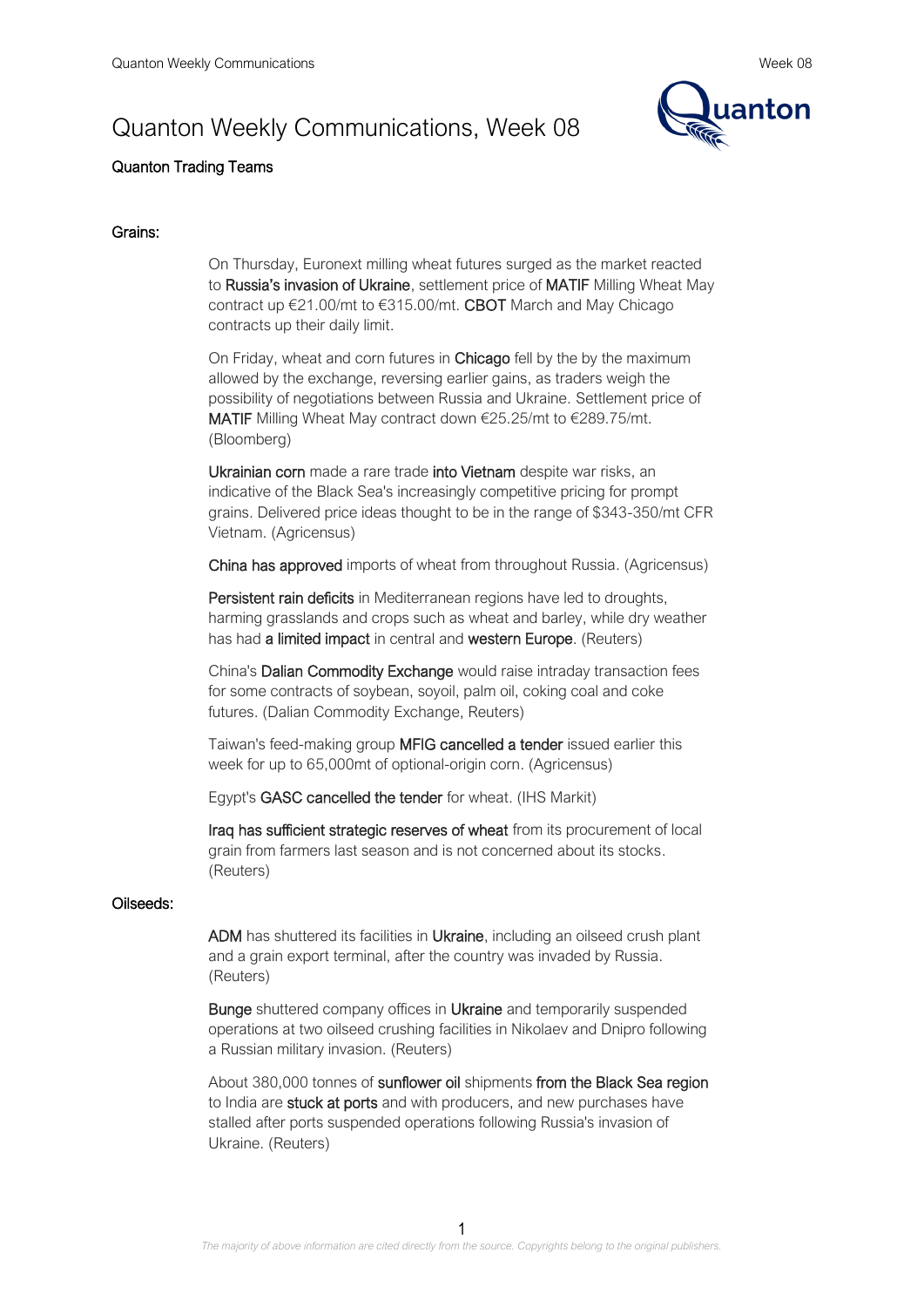ADM carried out the largest soybean shipment in the history of the Ponta da Montanha Grain Terminal (TGPM), located in the northern Brazilian city of Barcarena, as it shipped 84,802 tonnes in a single vessel.

Rainfall in Argentina's central farm belt and forecasts for strong precipitation is helping relieve parched corn and soybean crops. (Reuters)

China soymeal futures rallied to record (up 12% before Lunar New Year) on tight bean supplies: 1. Crushers didn't build much inventory before Lunar New Year due to poor margins; 2. Persistent flat margins restrain large bean purchases. 3. Crushing plants cut operations on tight bean supplies.

### Cocoa:

A long stretch of below-average rainfall in Ivory Coast's cocoa regions extended into last week, and farmers said strong rains were needed to boost the mid-crop, which starts in April. (Reuters)

#### Sugar:

The Cuban sugar industry is barrelling again toward its worst season ever, threatening to dent both national pride and economic growth. (Reuters)

Egypt's state sugar buyer ESIIC have purchased around 100,000 tonnes of raw sugar in an international tender. The purchase consisted of two 50,000 tonne consignments, both at an estimated \$470/mt C&F. (Commodity 3)

## World:

The trade relationship between the United States and China is "extremely difficult and getting more difficult," U.S. Trade Representative Katherine Tai said on Friday. (Reuters)

Tunisians are suffering delays to salary payments and shortages of grains, medicines and sugar, a foretaste of a rapidly looming public finances crisis. (Reuters)

US energy major Chevron and US agribusiness conglomerate Bunge have signed an agreement over a renewable feedstocks joint venture. (Agricensus)

Wilmar has reported a 23.5% increase in its 2021 full-year net profits to \$1.9 billion on oilseed strength. (Agricensus)

#### Russia:

Russia's attack on Ukraine sparked volatility and fresh uncertainty in markets on Thursday, as investors scrambled to assess the conflict's longer term implications for **asset prices**. (Reuters)

Australia imposed more sanctions against Russia targeting several of its elite citizens and lawmakers, and said it was "unacceptable" that China was easing trade restrictions with Moscow at a time when it invaded Ukraine. (Reuters)

British Prime Minister Boris Johnson announced sanctions on over 100 Russian individuals and entities after Moscow launched an all-out invasion of Ukraine by land, air and sea. (Reuters)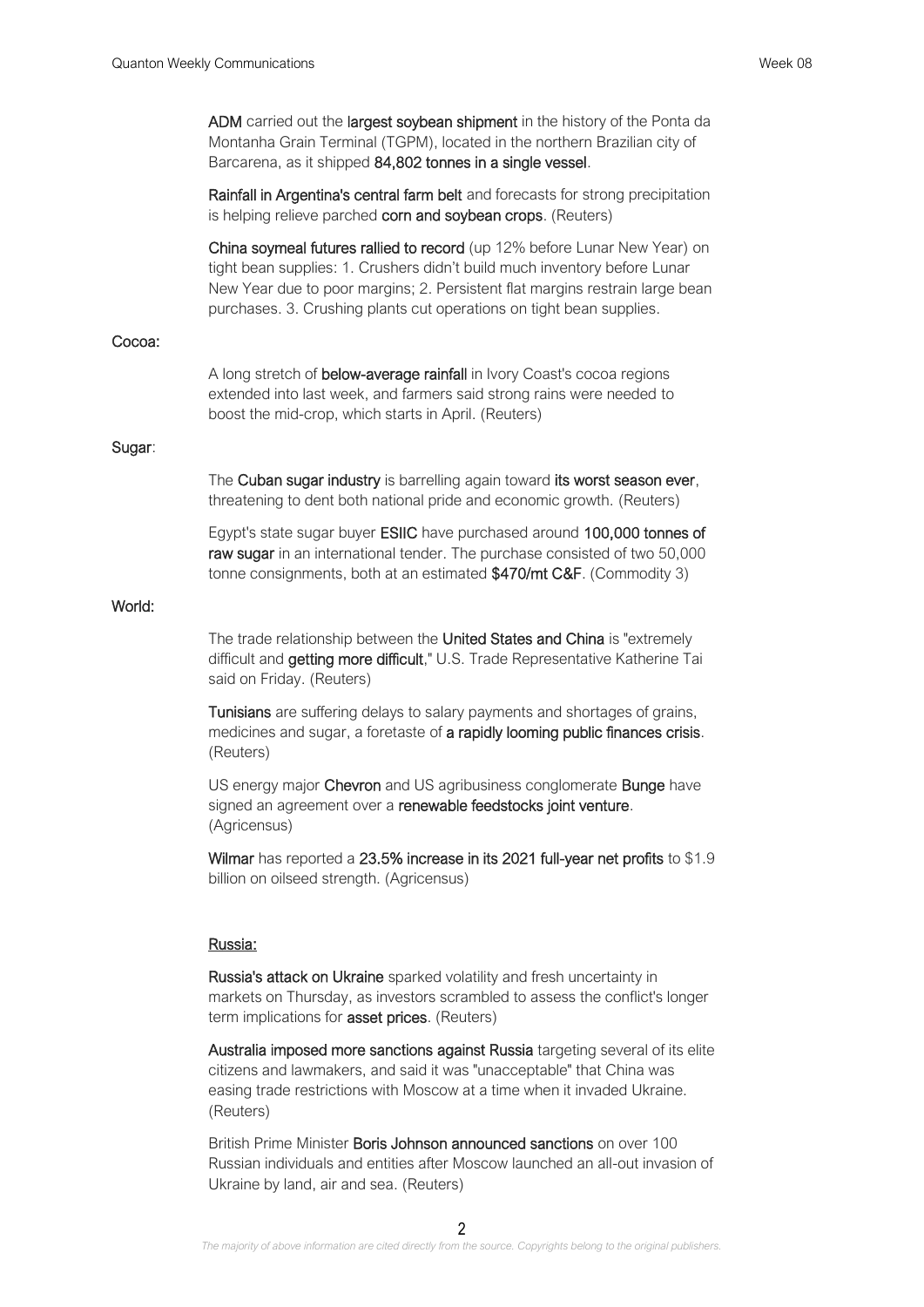China state banks restrict financing for Russian commodities. ICBC stops issuing letters of credit after Ukraine invasion. China's top banks have complied with previous U.S. sanctions. (Bloomberg)

#### Fertilisers:

India plans to pay in rupees for its first long-term urea import deal with Iran to hedge itself from global supply disruptions, higher prices and forex volatilities, but complicated now by Russia's invasion of Ukraine. (Reuters)

**Brazilian** agricultural exports may lose their competitive edge due to a scarcity of fertilizer and soaring prices for the key material if Russia's invasion of Ukraine triggers Western sanctions on Russian fertilizer exports, according to analysts. (Reuters)

Brazil's fertilizer imports reached 2.3 million mt in January, down 15% versus the 2.7 million mt imported in the same month last year. (Agricensus)

#### Freights:

Ukraine's military has suspended commercial shipping at its ports after Russian forces invaded the country, an adviser to the Ukrainian president's chief of staff said, stoking fear of supply disruption from leading grain and oilseeds exporters. (Reuters)

Cargill's vessel was "hit by a projectile" on the Black Sea, but the ship remained seaworthy, and all crew were safe and accounted for. (Reuters)

Panamax Market – The Atlantic experienced another subdued day. Charterers with time are happy to wait into next week, with little in the way of active bids, with the possibility of further softening next week. Additionally, tonnage ballasting out of the Black Sea heading Gibraltar certainly gives Charterer's indications that next week will be in their favour.

Panamax Index - 2658 (up 11.92 % over last week)

Panamax 4 TC – 22,596 (up 12.71 % over last week)

Panamax 5 TC – 23,922 (up 11.92 % over last week)

P2A (Continent / Far East) – 32750 (up 10.35 % over last week)

P6A (Singapore / ECSA RV) – 25159 (up 8.00 % over last week)

Supramax Market – Following yesterday's developments in the Black Sea and being a Friday, we saw a standstill in the Atlantic market today. Very little activity in the USG and south Atlantic with a healthy tonnage list that will need to be carved out to see some improvement in the rates. All eve sare on the Black Sea where many prompt vessels are looking for business out of the region and therefore already putting pressure on rates on the Continent /Mediterranean /Black Sea area.

BSI 10TC – 26586 (up 3.95 % over last week)

S1B (Canakkale via Med-Bsea/China- S.Korea) – 28979 (down 4.53 % over last week)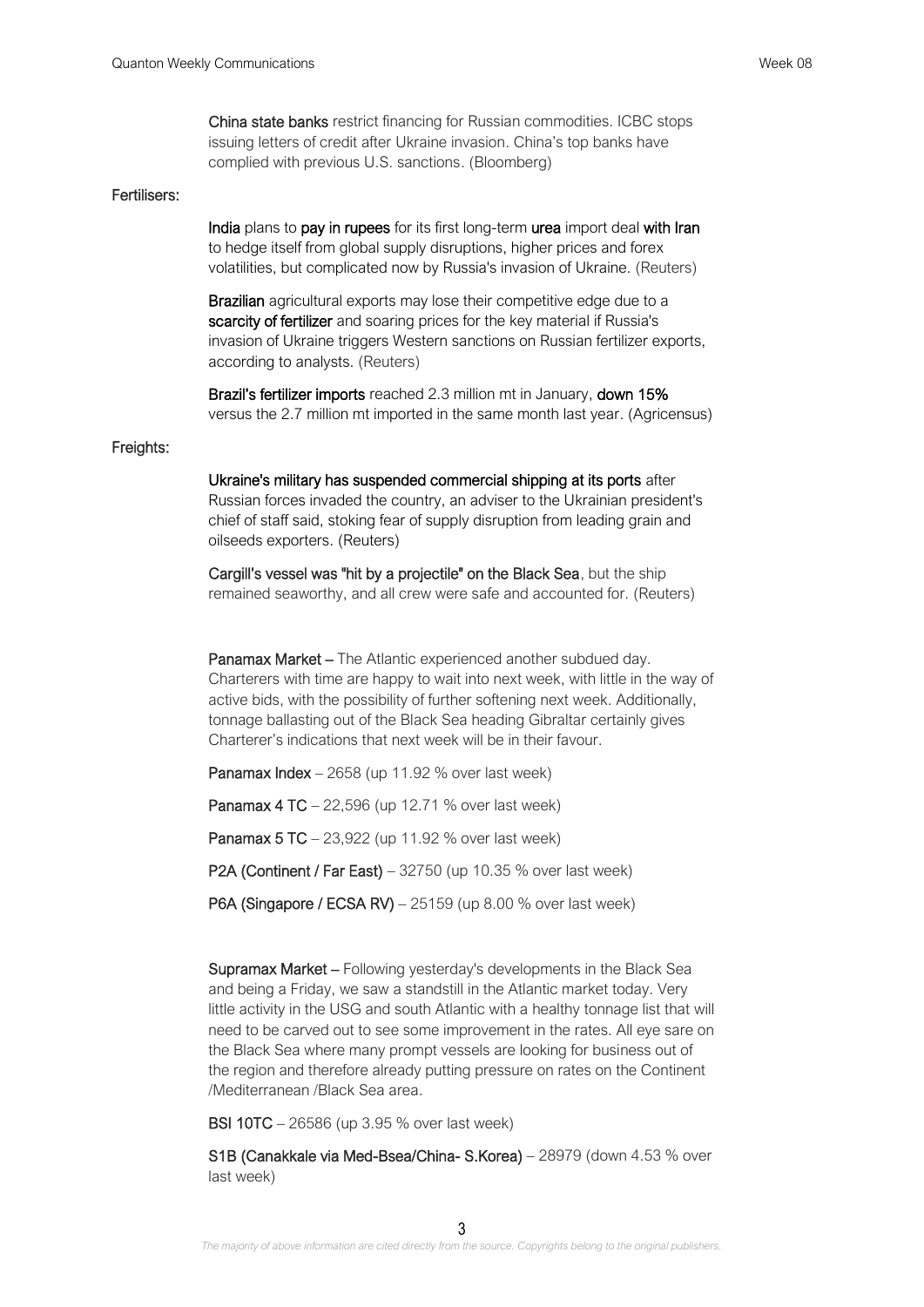S4B (Skaw-Passero/ USG) – 19,438 (up 0.26 % over last week)

BHSI 7 TC – 25,174 (up 8.8 4% over last week )

HS1 (Cont med-ECSA) – 15,357 (up 2.82 % over last week)

HS3 (ECSA/Cont-Med) – 226972 (down 1.52 % over last week)

### Tenders:

## Iran's SLAL tenders for:

- 60,000 mt barley
- 60,000 mt soymeal
- Deadline: 23 Feb 2022

### Egypt's GASC tenders for wheat:

- Unspecified quantity, shipment April 11-21.

### TMO tenders for Red Milling Wheat:

 $-435,000$  mt, shipment 10 Mar  $-8$  Apr

Jordan made no purchase for 120,000 mt of barley:

- New tender expected for 1 Mar 2022

#### Taiwan's MFIG tenders for corn:

- 65,000, deadline 25 Feb

Turkey TMO bought 345,000 mt barley for shipment 15 Feb – 10 Mar:

| Derince:    | 25,000 mt CFR 325.00 USD/mt, GTCS      |
|-------------|----------------------------------------|
| Iskenderun: | 25,000 mt EXW 328.03 USD/mt, Viterra   |
|             | 25,000 mt CFR 325.00 USD/mt, GTCS      |
|             | 25,000 mt EXW 327.90USD/mt, Yayla Agro |
| Mersin:     | 50,000 mt EXW 328.17 USD/mt, Viterra   |
|             | 25,000 mt CFR 325.00 USD/mt, GTCS      |
| Samsun      | 25,000 mt CFR 324.00 USD/mt, GTCS      |
|             | 25,000 mt EXW 339.90 USD/mt, Bek Tarim |
| Trabzon     | 20,000 mt CFR 324.00 USD/mt, GTCS      |
|             | 10,000 mt EXW 330.90 USD/mt, Prime     |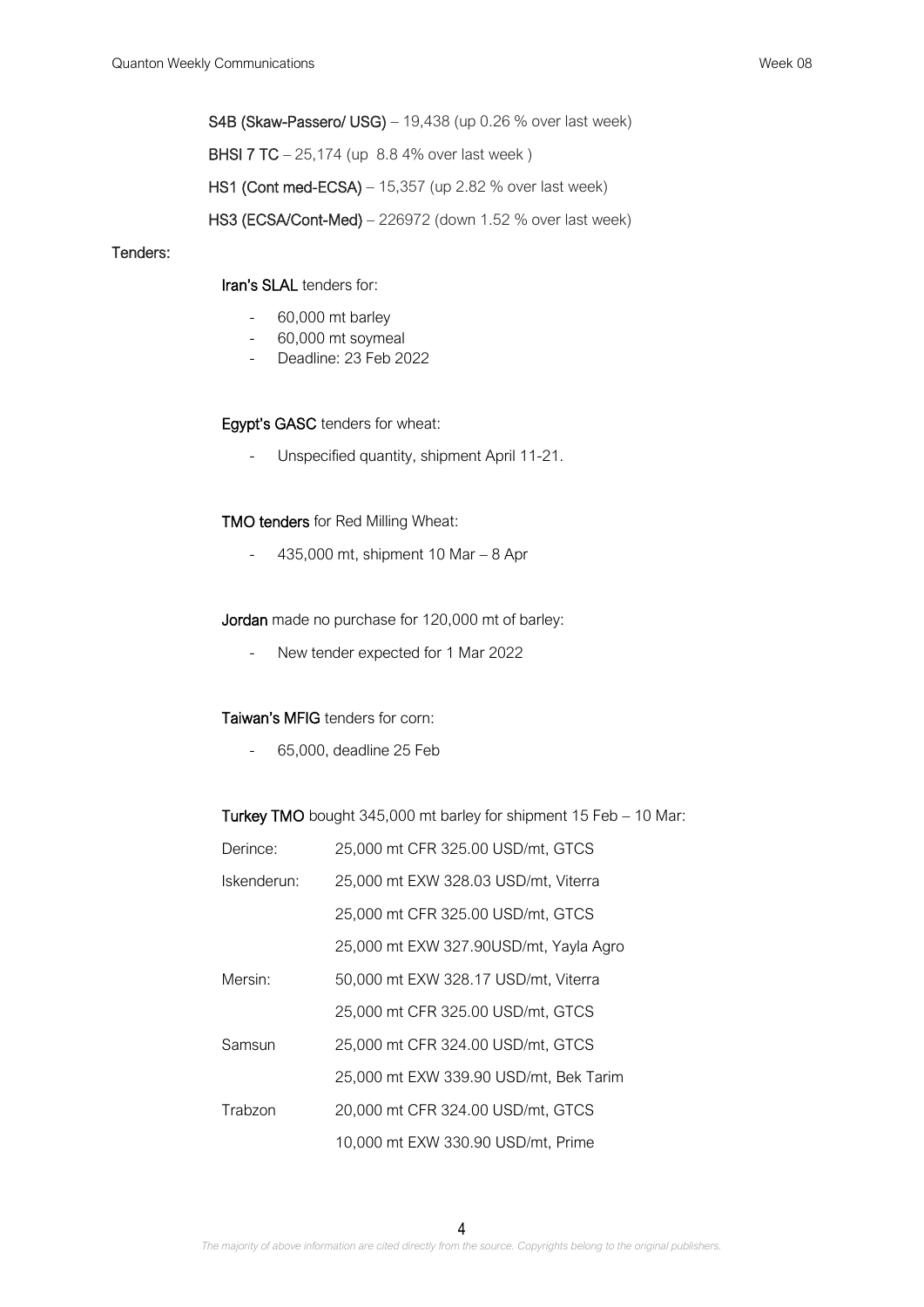China sold 508,089 mt wheat from state reserves, at an average price of 425.13. So far this season, 3,396,799 mt.

<End of document>